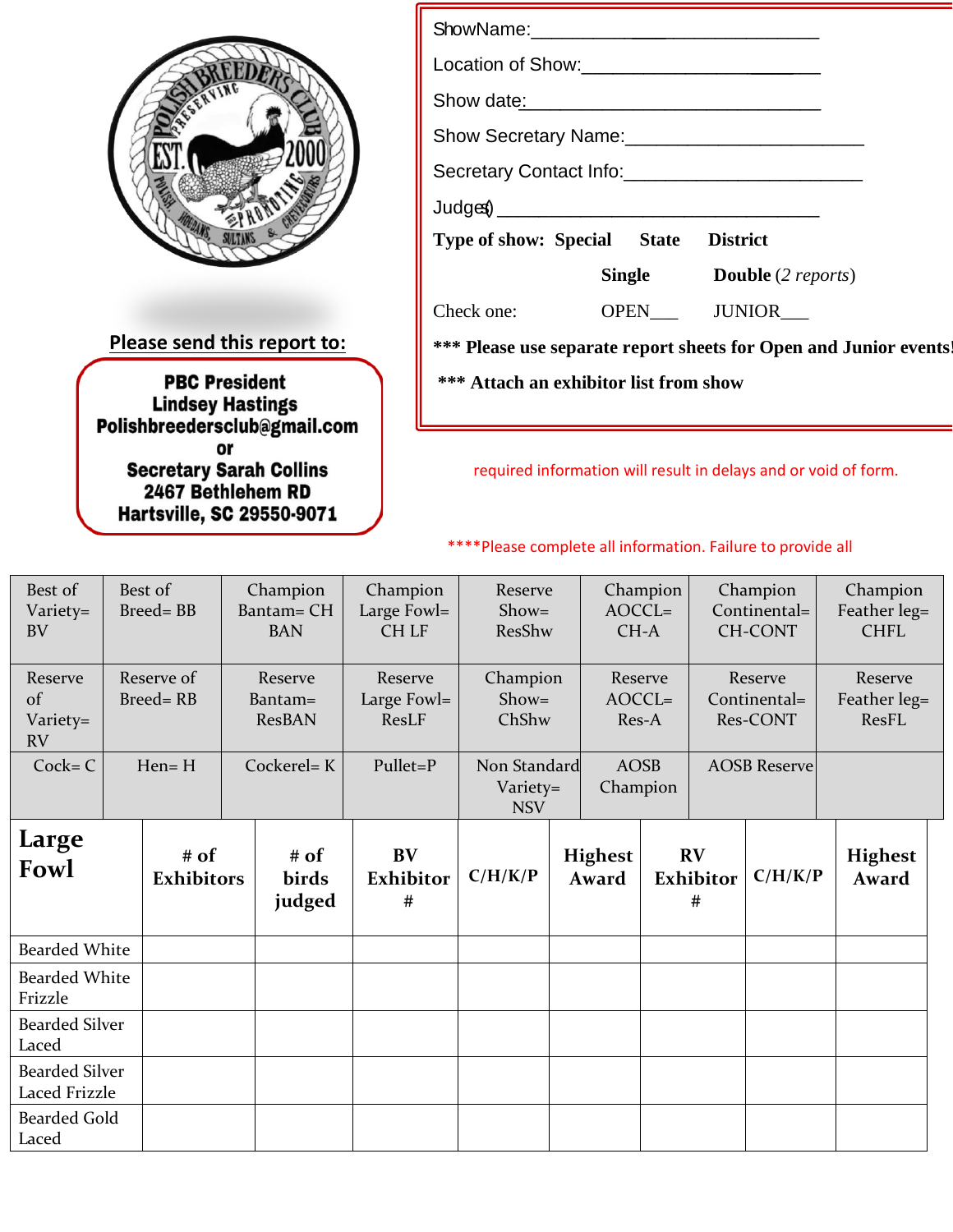| <b>Bearded Gold</b><br>Laced Frizzle                |  |  |  |  |
|-----------------------------------------------------|--|--|--|--|
| <b>Bearded Buff</b><br>Laced                        |  |  |  |  |
| <b>Bearded Buff</b><br>Laced Frizzle                |  |  |  |  |
| <b>Bearded Self</b><br><b>Black</b>                 |  |  |  |  |
| <b>Bearded Self</b><br><b>Black Frizzle</b>         |  |  |  |  |
| Tollbunt                                            |  |  |  |  |
| <b>Tollbunt Frizzle</b>                             |  |  |  |  |
|                                                     |  |  |  |  |
|                                                     |  |  |  |  |
|                                                     |  |  |  |  |
| Non-Bearded<br><b>White Crested</b><br><b>Black</b> |  |  |  |  |
| Non-B White<br><b>Crested Black</b><br>Frizzle      |  |  |  |  |
| Non-B White<br><b>Crested Blue</b>                  |  |  |  |  |
| Non-B White<br><b>Crested Blue</b><br>Frizzle       |  |  |  |  |
| Non-B White<br>Crested<br>Cuckoo                    |  |  |  |  |
| Non-B White<br>Crested<br>Chocolate                 |  |  |  |  |
| Non-B Black<br><b>Crested White</b>                 |  |  |  |  |
| Non-B Splash                                        |  |  |  |  |
| Non-B White                                         |  |  |  |  |
| Non-B Gold<br>Laced                                 |  |  |  |  |
| Non-B Silver<br>Laced                               |  |  |  |  |
| Non-B Buff<br>Laced                                 |  |  |  |  |
| NSV: Fill in<br>below                               |  |  |  |  |
|                                                     |  |  |  |  |
|                                                     |  |  |  |  |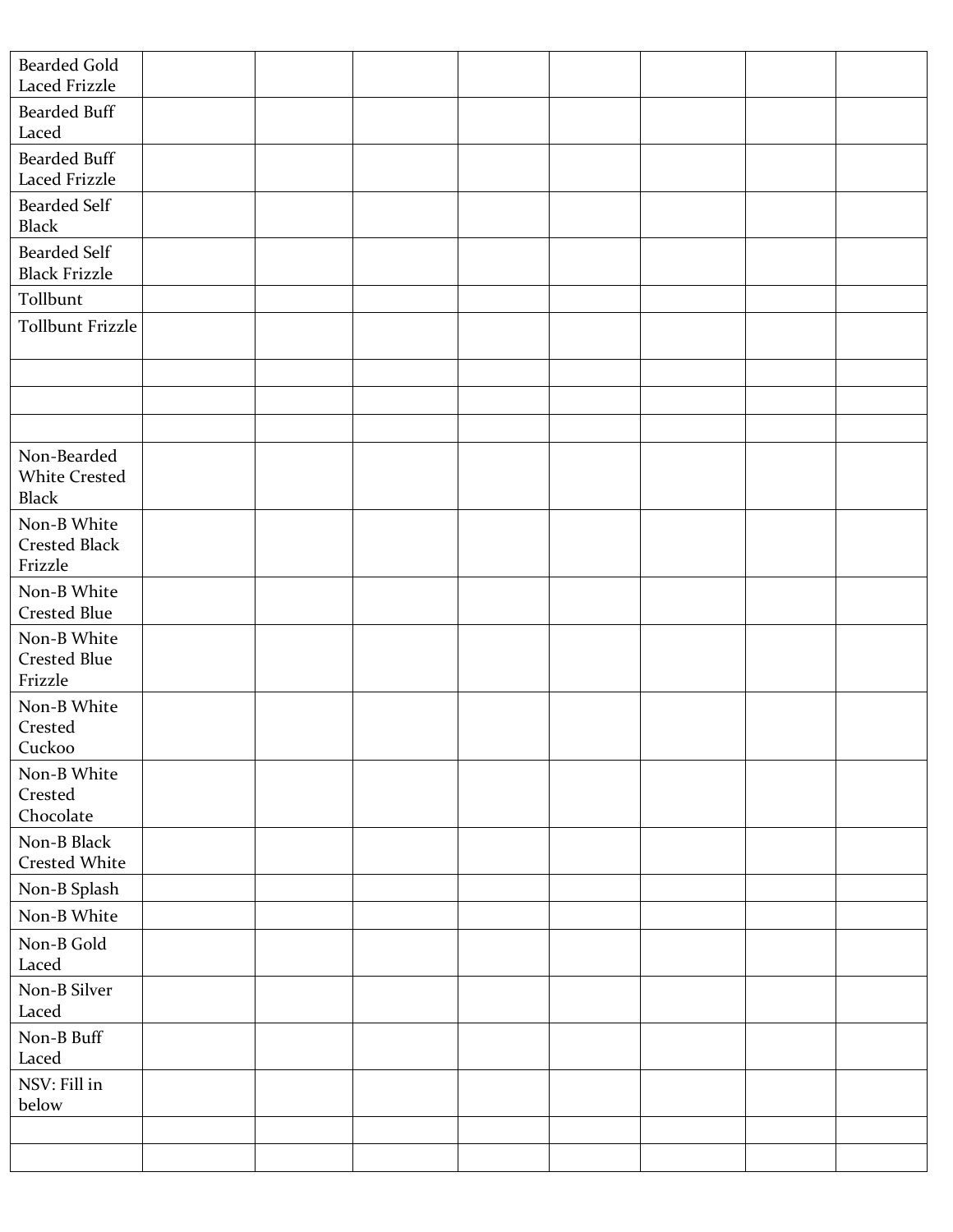| <b>Bantam</b><br>Fowl                               | # of<br><b>Exhibitors</b> | # of<br>birds<br>judged | BV<br>Exhibitor<br>$\#$ | C/H/K/P | <b>Highest</b><br>Award | RV<br>Exhibitor<br>$\#$ | C/H/K/P | <b>Highest</b><br>Award |
|-----------------------------------------------------|---------------------------|-------------------------|-------------------------|---------|-------------------------|-------------------------|---------|-------------------------|
| <b>Bearded White</b>                                |                           |                         |                         |         |                         |                         |         |                         |
| <b>Bearded White</b><br>Frizzle                     |                           |                         |                         |         |                         |                         |         |                         |
| <b>Bearded Silver</b><br>Laced                      |                           |                         |                         |         |                         |                         |         |                         |
| <b>Bearded Silver</b><br>Laced Frizzle              |                           |                         |                         |         |                         |                         |         |                         |
| <b>Bearded Gold</b><br>Laced                        |                           |                         |                         |         |                         |                         |         |                         |
| <b>Bearded Gold</b><br>Laced Frizzle                |                           |                         |                         |         |                         |                         |         |                         |
| <b>Bearded Buff</b><br>Laced                        |                           |                         |                         |         |                         |                         |         |                         |
| <b>Bearded Buff</b><br>Laced Frizzle                |                           |                         |                         |         |                         |                         |         |                         |
| <b>Bearded Self</b><br><b>Black</b>                 |                           |                         |                         |         |                         |                         |         |                         |
| <b>Bearded Self</b><br><b>Black Frizzle</b>         |                           |                         |                         |         |                         |                         |         |                         |
| Tollbunt                                            |                           |                         |                         |         |                         |                         |         |                         |
| <b>Tollbunt Frizzle</b>                             |                           |                         |                         |         |                         |                         |         |                         |
|                                                     |                           |                         |                         |         |                         |                         |         |                         |
|                                                     |                           |                         |                         |         |                         |                         |         |                         |
|                                                     |                           |                         |                         |         |                         |                         |         |                         |
| Non-Bearded<br><b>White Crested</b><br><b>Black</b> |                           |                         |                         |         |                         |                         |         |                         |
| Non-B White<br><b>Crested Black</b><br>Frizzle      |                           |                         |                         |         |                         |                         |         |                         |
| Non-B White<br><b>Crested Blue</b>                  |                           |                         |                         |         |                         |                         |         |                         |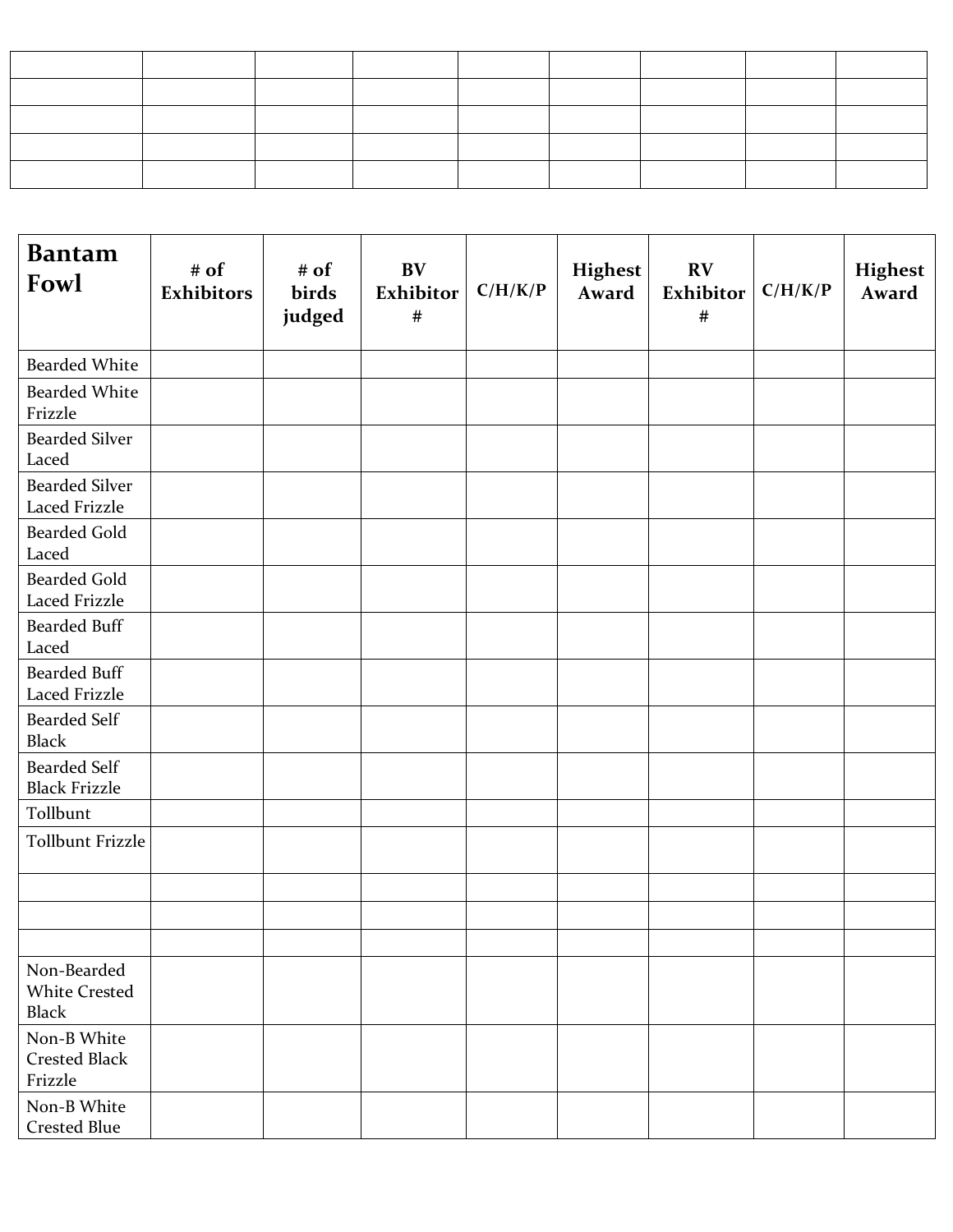| Non-B Gold<br>Laced                           |  |  |  |  |
|-----------------------------------------------|--|--|--|--|
| Non-B Silver<br>Laced                         |  |  |  |  |
| Non-B Buff<br>Laced                           |  |  |  |  |
| NSV: Fill in<br>below                         |  |  |  |  |
|                                               |  |  |  |  |
|                                               |  |  |  |  |
|                                               |  |  |  |  |
|                                               |  |  |  |  |
|                                               |  |  |  |  |
|                                               |  |  |  |  |
|                                               |  |  |  |  |
| Non-B White<br><b>Crested Blue</b><br>Frizzle |  |  |  |  |
| Non-B White<br>Crested<br>Cuckoo              |  |  |  |  |
| Non-B White<br>Crested<br>Chocolate           |  |  |  |  |
| Non-B Black<br>Crested White                  |  |  |  |  |
| Non-B Splash                                  |  |  |  |  |
| Non-B White                                   |  |  |  |  |

## **OTHER BREEDS RECOGNIZED BY PBC**

| Sultan LF                   |  |  |  |  |
|-----------------------------|--|--|--|--|
| Sultan Bantam               |  |  |  |  |
| Crevecoeur LF               |  |  |  |  |
| Crevecoeur<br>Bantam        |  |  |  |  |
| Mottled<br>Houdan LF        |  |  |  |  |
| Mottled<br>Houdan<br>Bantam |  |  |  |  |
| White Houdan<br>LF          |  |  |  |  |
| White Houdan<br>Bantam      |  |  |  |  |